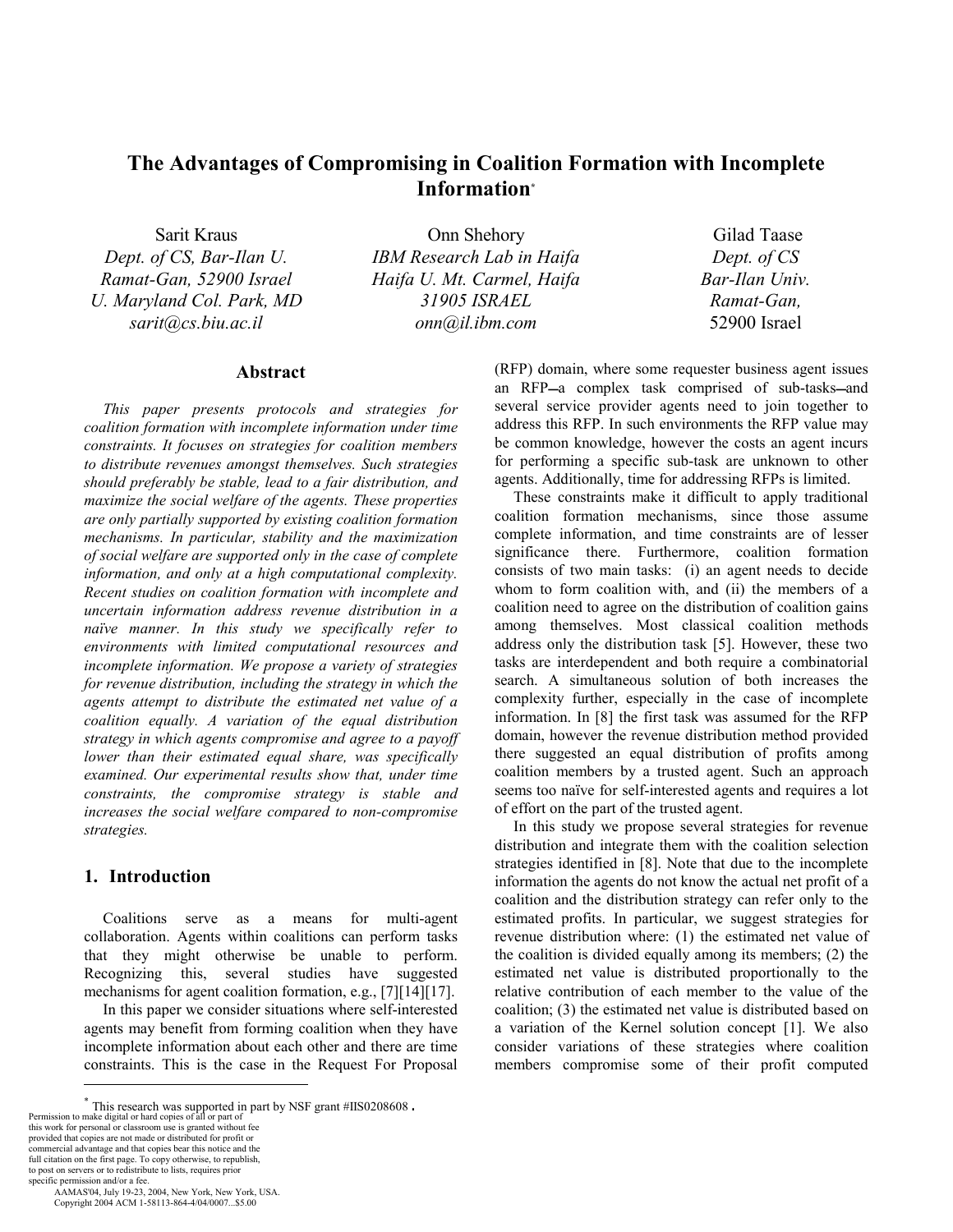according to the Kernel, proportional, or equal distribution strategies. These strategies were tested for stability. We also measured the social welfare of the agents (i.e., the sum of their profits) when using these strategies, since stable strategies that yield a high social welfare may encourage self-interested agents to join. Our findings indicate that the strategy in which the agents attempt to distribute the estimated net value of a coalition equally, but each agent is willing to compromise on a payoff lower than its estimated equal share, is stable. Furthermore, this strategy yields the highest social welfare among all the considered strategies.

## **2. The problem**

Given a set of tasks,  $\mathfrak{I} = \{T_1, ..., T_n\}$ , each task  $T_i \in \mathfrak{I}$ consists of sub-tasks  $T_{i1},...,T_{iri}$ , and a set of self-interested agents,  $\mathbf{A} = \{A_1, \ldots, A_m\}$ . Each agent is capable of performing only a subset of the subtasks of each task. This partiality is expressed by a boolean function,  $\varphi$ .  $\varphi(A_i, T_{ik})$  evaluates to *true* if *Aj* is capable of performing *Tik*, and to *false* otherwise. We assume that  $\varphi$  is common knowledge. An agent  $A_j$  incurs a cost,  $b^j_{ik}$ , for executing subtask  $T_{ik}$ . Agent  $A_{i'}$ ,  $i' \neq i$  does not know  $b'_{ik}$ . That is, costs are private knowledge. Agents may however be able to estimate costs of others.

The general problem we study is, given the above, to allow agents to perform tasks and maximize their profits. Since each agent cannot perform a whole task by itself, cooperative task performance is required. This can be achieved by forming coalitions. A coalition  $\mathfrak{C}_{T}$  for a task *T* is a tuple  $\langle C, \text{alloc}, U \rangle$  where *C* is a set of member agents, *alloc* is an allocation function that associates with each subtask of *T* a member of *C* such that  $alloc(T_{ik})=A_i$  only if  $\varphi(A_j, T_{ik})$ =*true*.  $U = \langle u_1, \ldots, u_{|\mathcal{C}|} \rangle$  is a payoff distribution vector  $-u_i$  is the payoff of  $A_i$ . The gross value of a coalition is  $V=$  $\Sigma u_i$ . Note that the agents do not know the net value of a coalition (because the costs agents incur are private information), and thus can agree only on the distribution of the payoff *V*. In our solution, we assume that agents are rational and join coalitions only when they believe this will increase their benefits. For simplicity, we assume that an agent can participate in a single coalition at a time and can perform only one sub-task at a time.

#### **3. Solution approach**

To allow agents to form coalitions given the special settings presented above, we have devised a mechanism that consists of a protocol and a set of strategies. To avoid the exponential search for optimal strategies, our solution uses heuristic strategies. Participating agents must adhere to the protocol, and this adherence is enforceable. The use of the

Suggested strategies in conjunction with the protocol is not<br>Permission to make digital or hard copies of all or part of<br>this work for personal or classroom use is granted without fee<br>provided that copies are not made or d commercial advantage and that copies bear this notice and the full citation on the first page. To copy otherwise, to republish, to post on servers or to redistribute to lists, requires prior specific permission and/or a fee.

 AAMAS'04, July 19-23, 2004, New York, New York, USA. Copyright 2004 ACM 1-58113-864-4/04/0007...\$5.00

enforced, but we show that the strategies are stable and hence it is reasonable to assume that agents will use them instead of searching for others. The details of the protocol and the strategies follow.

#### **3.1 Coalition formation protocol**

The coalition formation protocol, presented initially in [8], is a special type of an auction with an extension for coalition formation. The protocol consists of a central manager and multiple agents that can join in. The manager supports two roles – an auctioneer role and a coalition negotiation manager role. Both roles are neutral trusted third parties that neither discriminate among participating agents nor disclose their private information to others.

The auctioneer publishes the available tasks, collects proposals of coalitions addressing these tasks, determines the winning coalition for each task, and discounts the price of the task over time. The auctioneer also distributes payments to coalition members after they complete task execution, however the decision upon the partition of payments depends on the agreement the members of the coalition arrived at when they formed the coalition.

The auction protocol is used to allocate the tasks in  $\mathfrak I$  to coalitions. The auction is performed in rounds,  $r_1, r_2, \ldots$  and it ends when there are no more tasks to auction or no more agents that participate in the auction, or the values of the remaining tasks are all nullified by the iterative discount. At the beginning of the auction, the auctioneer announces, for each task  $T_i \in \mathfrak{I}$ , the price,  $P(T_i)$ , that will be paid to a coalition that will perform  $T_i$  and that had formed in the first round of the auction. In each round, the prices of unallocated tasks are reduced by a factor  $\delta$  ( $\delta$  is announced by the auctioneer at the beginning of the auction). At each round *r*, for each unallocated task  $T_i \in \mathfrak{I}$ , there may be zero or more coalitions that propose to perform the task. The auctioneer awards each task to the first competent coalition. Selection among multiple simultaneous proposals is done randomly. The winning coalition is paid  $P(T_i)$  upon completing the task.  $P(T_i)$  should then be distributed among the members of the coalition. This distribution is the focus of this paper. Note that partial fulfillment of a task yields no payment. Additionally, the submission of a proposal to the auctioneer is binding.

Prior to submitting auction proposals, the agents need to form coalitions. This is performed via negotiation. During the negotiation, agents send and receive proposals for coalitions to be formed. A proposal by an agent A*j* specifies a coalition  $\mathfrak{C}_{T}=\langle C, \text{alloc}, U \rangle$  where  $A_i \in C$ . The coalition formation negotiation is performed via the negotiation manager. At each auction round the protocol allows only one negotiation round. This is enforced by the manager. At each negotiation round, the manager orders the agents randomly, and the agents perform negotiation actions in that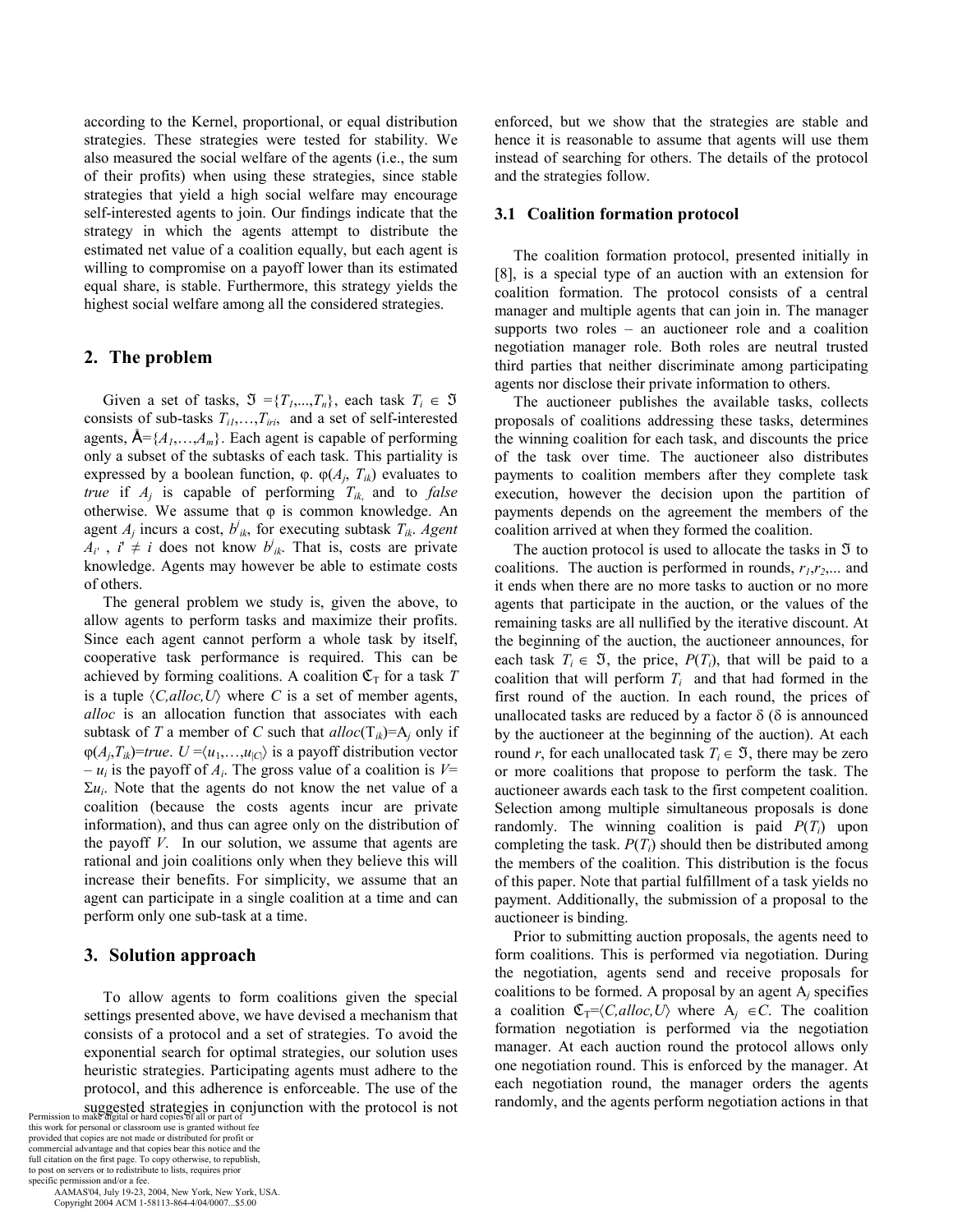order. Each agent, in its turn, can either send a proposal for forming a coalition *C* to all of its members or receive such a formation proposal made to it by another. An agent has only one turn in each round. All offers are valid for one round and thus an agent making an offer must wait until it hears from all of the agents to which it proposed. It cannot accept any other proposal in this round. Note that proposals are all sent via the auctioneer and recorded there. As a result, an attempt to bypass the protocol – sending proposals externally and agreeing on coalitions to be formed – will be detected by the manager and can be penalized for. If all the members of a proposed coalition accept the proposal, the coalition is proposed to the auctioneer for performing a specific task. If a coalition is awarded the task then the members of the coalition quit the negotiation. The agents that have not joined a coalition in a given round continue to negotiate in the next round.

## **3.2 Ranking strategies**

An agent that participates in the protocol presented above needs means to decide which coalitions to propose to which other agents and what revenue distribution to offer. As stated earlier, computing the best strategy to handle such proposals is exponentially complex. To decrease the complexity of the strategies, we propose a two stages decision procedure. First, the agent ranks the possible coalitions. Second, for the top coalition, it computes the revenue distribution. It will offer this coalition to others, and accept only proposals in which its net benefit is at least as high as its net benefit from its computed coalition. We propose strategies for both stages and seek combined strategies that are stable and maximize the social welfare.

Computing and ranking coalitions is performed using information regarding available tasks, their sub-tasks, the payment  $P(T_i)$  for the task, the capabilities of other agents and their estimated costs for performing the subtasks. An agent computes the coalitions in which it can jointly address available tasks and then ranks these. Computing coalitions, even without ranking, is exponentially complex, however a cap on coalition size reduces this complexity to polynomial. Fortunately, such a cap is acceptable in many real markets, including the RFP domain. Otherwise, the search itself would require simplifying heuristics to provide feasibility.

In previous research, we have shown that ranking strategies are strongly affected by agents' knowledge. In particular, an agent's knowledge regarding the actual costs other agents incur for executing task plays a major role in this respect. When actual costs of others are not known, agents may estimate these and base their decisions on estimations. In many real markets, some rough estimation based on common knowledge of task costs is available.

Following, we describe two ranking strategies. Elaborate experiments with these have shown good results compared

Permission to make digital or hard copies of all or part of this work for personal or classroom use is granted without fee provided that copies are not made or distributed for profit or commercial advantage and that copies bear this notice and the full citation on the first page. To copy otherwise, to republish, to post on servers or to redistribute to lists, requires prior specific permission and/or a fee.

 AAMAS'04, July 19-23, 2004, New York, New York, USA. Copyright 2004 ACM 1-58113-864-4/04/0007...\$5.00

to a centrally computed optimum and to other strategies. For the completeness of this paper, some of those results are briefly presented here, although they already appear in [8]. The first strategy ranks coalitions by their marginal profit. We thus denote this strategy as *marginal*. To rank a coalition using this strategy, an agent computes the marginal profit of each candidate coalition, and sorts these values. A higher value is ranked higher. The marginal profit of a coalition is the difference between the sum of the (estimated) costs of its members and the value of the task the coalition should perform. This difference is the agent's estimated net value of the task. The intuition of this strategy is that coalitions that have a greater net value may provide a higher utility to the member agents, hence should be preferred over others.

The second strategy ranks coalitions with respect to the expertise of the ranking agent within these coalitions. We denote this strategy as *expert*. An agent is considered an expert with respect to a given coalition if it can perform within sub-tasks that only a few, or none, other members can perform. The *expert* strategy ranks coalitions in which an agent is an expert higher than other coalitions.

Using the proposed strategies, each agent at its turn inspects and ranks possible coalitions. An agent that received proposals compares its share from the best proposal received to its share from its top-rank coalition. If the best proposal is acceptable, it acknowledges acceptance. In case it received no acceptable proposal, or no proposal at all, at the current negotiation round, it sends the coalition with the highest rank as a proposal to the members of the candidate coalition.

# **3.3 Strategies for revenue distribution**

When proposing a coalition  $\mathfrak{C}_{\mathcal{T}} = \langle C, \text{alloc}, U \rangle$ , an agent uses the coalition ranking methods presented above to determine the coalition members *C* and their allocation to subtasks, *alloc*. To compute its proposed *U*, the agent needs methods for computing revenue distributions. Such methods are presented below.

**3.3.1 Equal Distribution.** The equal distribution strategy, denoted as *equal*, attempts to offer an equal share of the profit (which is the net revenue) to all agents participating in a coalition. When an agent does not know the exact costs other agents incur for performing their subtasks, it can only offer an estimated equal share. According to *equal*, after selecting the coalition with the highest rank, an agent estimates the sum of costs for all agents participating in the proposed coalition, B' $\varepsilon = \sum_j b_j$ , where  $b_j$  is the estimated cost of *Aj*, summing over all *Aj* members of *C*. It then estimates the coalition net revenue, which for performing task  $T_i$  in round *r* is  $N' = P(T_i) \delta^r - B'_{\mathfrak{C}}$ . *Equal* guides the agent to distribute *N'* evenly among the participating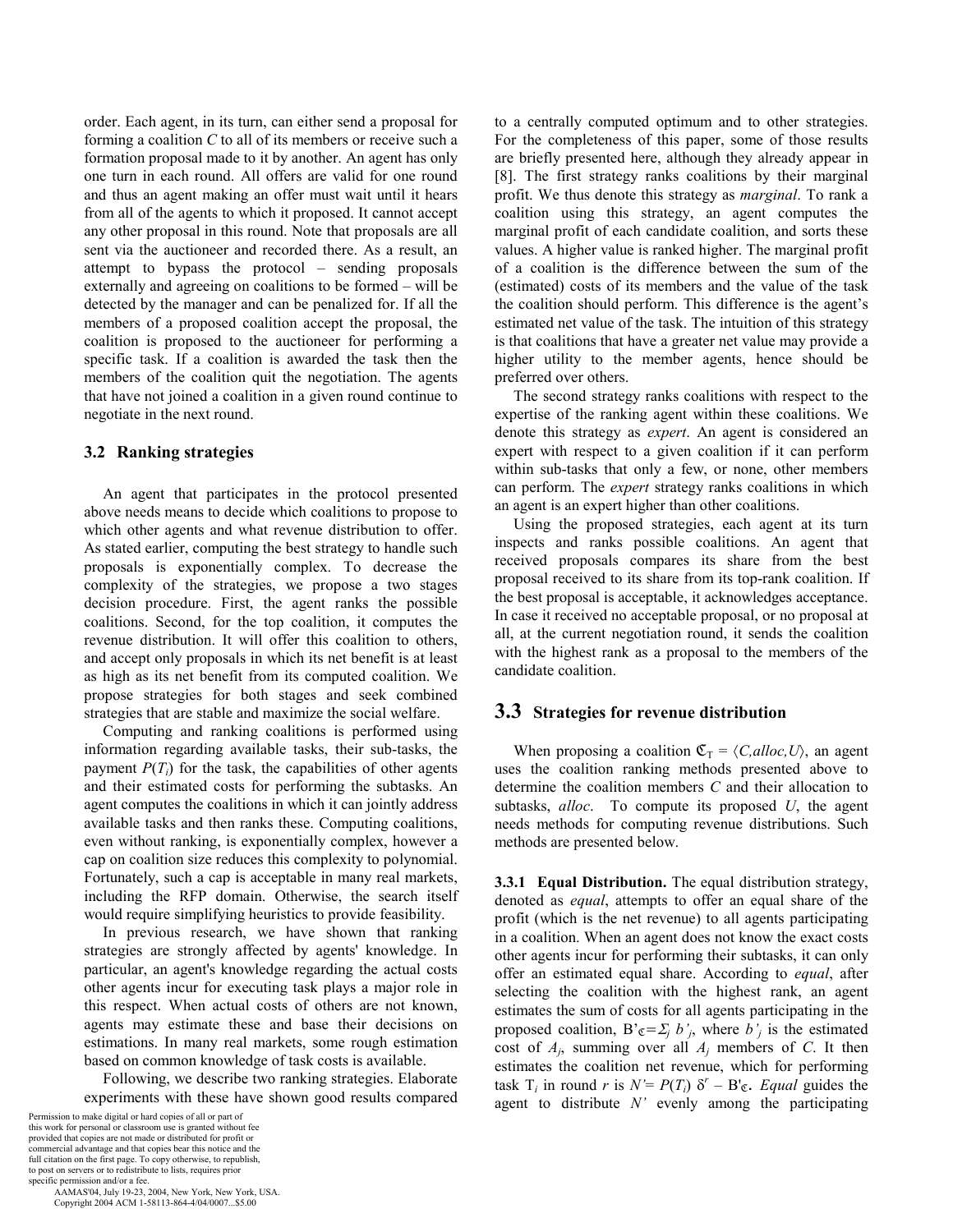agents. Each agent will be paid its estimated cost *b'j* plus an equal share of *N'*. That is,  $A_i$ 's share will be  $b'_i + N' / |C|$ .

The *equal* strategy is a simple allocation method, expressing a naive type of fairness. In spite of its simplicity, *equal* has arrived at desirable results in terms of both social welfare and stability, as we later show.

**3.3.2 Proportional Distribution.** *Equal* offers the same estimated profit to each member of a coalition. In realworld situations, such a revenue allocation might not be realistic. The proportional distribution method, denoted as *proportional*, offers each agent a payoff proportional to its cost of executing its subtask. Intuitively, this reflects the estimated investment needed to perform the subtask, and sometimes also the risks incurred. After selecting a coalition, the agent computes its estimated net benefit *N'*, as in *equal*. The share of an agent *Aj* with an estimated cost *b'j* will be  $b'_j + \frac{N' \cdot b'_j}{\sum b'_i}$  $b'_j + \frac{N' \cdot b'}{\sum b'_j}$ ⋅ ∑ ,  $b_i$  is the cost  $A_i$  incurs performing its

subtask in the coalition.

**3.3.3 Kernel Distribution.** A desired property of a revenue distribution is stability. We consider two notions of stability. The first concept, discussed above, refers to the stability of coalition formation strategies. The second concept of stability refers to formed coalitions, and requires that once a coalition is formed, it will not be worthwhile for a group of agents to break it and form another coalition. Our protocol dictates that once a coalition is formed, it cannot be decomposed. However, this is a restriction that one might prefer to relax. Therefore, a method for computing revenue distributions should address this second notion of coalition stability as well. For evaluating this stability notion, we use the Kernel [1], a well-known gametheoretical stability concept. We also suggest a strategy for revenue distribution based on the Kernel, denoted as *kernel*.

The Kernel is non-empty for any coalition configuration. To find a revenue distribution in the Kernel, we use Stearns' method, which converges to a Kernel point from any given revenue distribution [15]. The details follow:

(1) *Select the best coalition*: rank all coalitions and choose the coalition  $\mathfrak{C}_{\mathsf{T}}$  with the highest rank (use a ranking strategy); (2) *Create coalition structure* S: assign agents not in  $\mathfrak{C}_{\mathcal{T}}$  to coalitions to form a structure S such that the sum of the gross values of the coalitions in S is maximized (use hill-climbing); (3) *Initialize payoff vector*:  $\forall \mathfrak{C} \in S$ , distribute *V*ℭ arbitrarily among ℭ members; (4) *Compute the kernel:*  use Stearns scheme as follows; (4.1) *Compute the demand function*:  $\forall A_i, A_j \in \mathfrak{C}_T$ , compute the demand function  $d_{ij}$ ;  $(4.1.1)$   $\forall$  possible coalition *R* that includes  $A_i$  but excludes  $A_i$ , compute the excess. The excess  $e(R, U)$  of a coalition  $R$ is the difference between the net value of  $R$  and  $V_R$ , the sum of payoffs as suggested by the payoffs in *U*. The maximum Permission to make digital or *Hard* copies of all or part of the maximal excess of all possible

this work for personal or classroom use is granted without fee provided that copies are not made or distributed for profit or commercial advantage and that copies bear this notice and the full citation on the first page. To copy otherwise, to republish, to post on servers or to redistribute to lists, requires prior specific permission and/or a fee.

 AAMAS'04, July 19-23, 2004, New York, New York, USA. Copyright 2004 ACM 1-58113-864-4/04/0007...\$5.00

coalitions that include *Ai* but exclude *Aj*:  $S_{ij} = \max_{R | A_i \in R, A_j \notin R} e(R, u)$ 

 $(4.1.2)$  Compute the demand function  $d_{ij}$  as follows:

$$
d_{ij} = \begin{cases} \min[(s_{ij} - s_{ji})/2, u_j], & \text{if } s_{ij} > s_{ji} \\ 0, & \text{otherwise} \end{cases}
$$

(4.2) *Reduce differences*: find agents  $A_i, A_j \in \mathfrak{C}_T$  with the maximal  $d_{ij}$ . If  $d_{ij}$  is higher than a certain threshold (set here to 0.1), stop. Otherwise, subtract  $d_{ij}$  from  $A_i$ 's payoff and add  $d_{ii}$  to  $A_i$ 's payoff, and then repeat step (4). At the end of this process, *U* will be in the Kernel.

As seen above, Stearns scheme refers to all possible coalitions and hence requires estimates of the expected profits of all agents, not only those participating in a proposed coalition. It may be difficult to estimate profits of agents that have never formed coalitions. Thus, our Kernel revenue distribution strategy suggests the following: after ranking all possible coalitions and selecting the preferred one, an agent will compute a (near) optimal allocation of other tasks to the remaining agents. Then, the agent will use Stearns' scheme to compute a revenue distribution for the selected coalition. Because of the estimated profits, the near-optimal allocation, and the threshold (in step 4), this is an approximation for a Kernel point.

The demand function computed as part of Stearns' scheme would also be used to compare the stability of the proposed distribution methods. In this respect, a lower average demand function of a method provides evidence that it is more stable.

**3.3.4 Compromise.** Humans sometimes choose to compromise their righteous profit, if they may benefit from this compromise. We hypothesize that compromise may prove beneficial in the case of coalition revenue distribution. This hypothesis will be checked in our experiments. Compromise can be applied to any of the proposed distribution methods. For instance, equal provides agent  $A_j$  with a payoff of  $b'_j + N'$ /|*C*|. The agent might be satisfied with a part  $\alpha$  of its profit, that is,  $b'_i + \alpha N'/|C|$ , allowing the distribution of  $(1 - \alpha)N'/|C|$  among other agents.

Our experiments attempt to find  $α$  values that yield high overall utility, and are stable, such that an agent that deviates and requests a payoff using a different  $\alpha$  does not increase its profit. Further discussion of the way in which  $\alpha$ is determined appears in Section 4.2.1. We evaluated experimentally the proposed strategies for selecting coalitions, accepting proposals and distributing the revenue, as we detail in the following section.

#### **4. Experimental evaluation**

In a previous study [8] our goal was to examine the negotiation protocol and compare the strategies suggested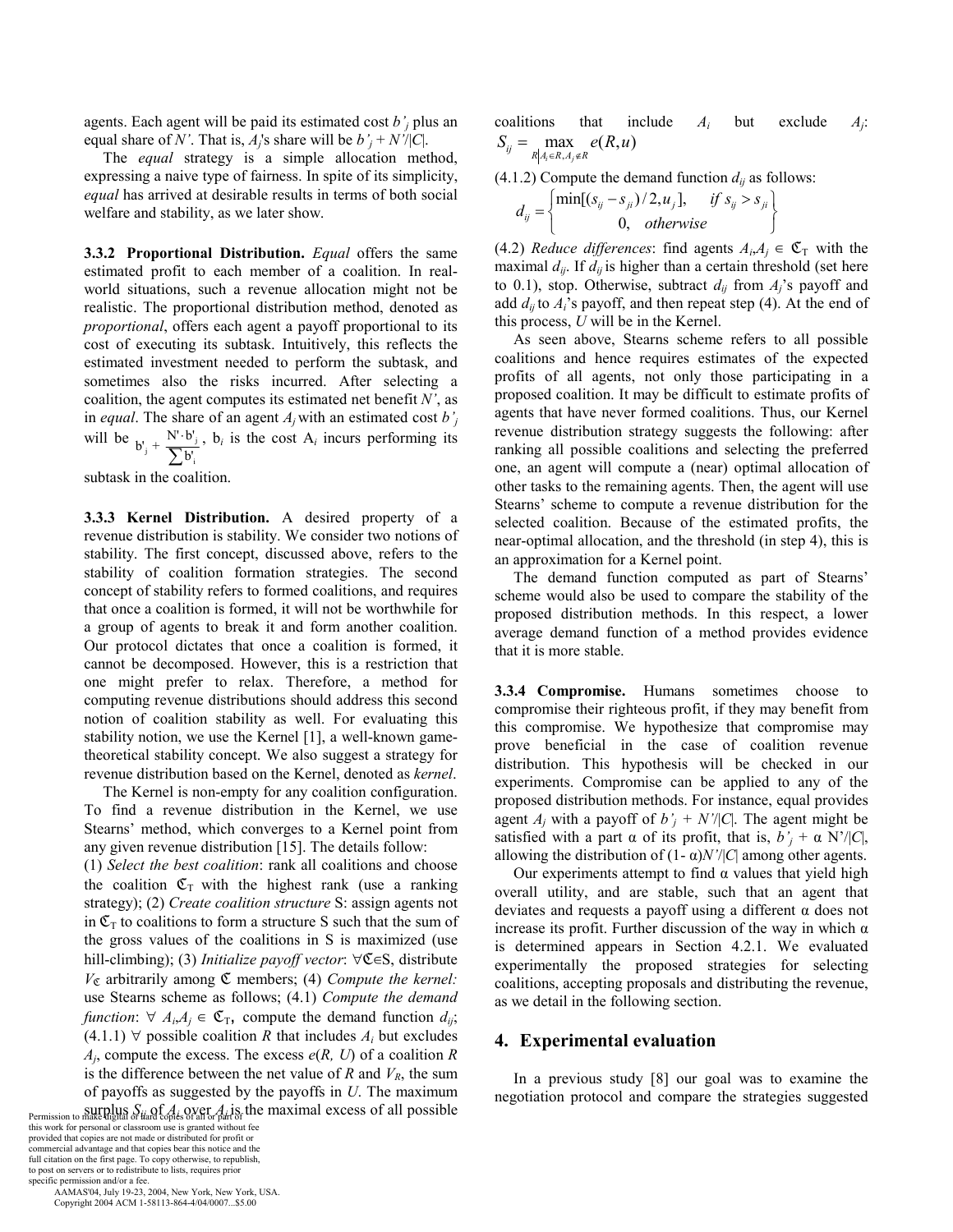to be used in conjunction with the protocol. We assumed that the benefits will be distributed by the auctioneer. In this study our major goal is to examine strategies for revenue distribution to be used given the protocol and the coalition ranking strategies. Via a series of experiments, we measure the expected gains resulting from the use of the proposed distribution strategies and the stability of each. We consider a strategy to be stable if, given that all agents use it, it will not be worthwhile for an agent to deviate and use another strategy. This notion of stability was tested via experiments in which all agents but one use one strategy and the one agent uses another strategy. This type of stability is referred to as an experimental equilibrium.<sup>2</sup> The experiments and their results are presented and analyzed below.

#### **4.1 Settings**

In our study, experimental settings vary over the number of agents, the number of tasks and the number of subtasks per task. We denote such a setting by a tuple <*a, t, s*>, where *a*, *t*, *s* refer to number of agents, number of tasks and number of subtasks, respectively. Given an experimental setting, a specific configuration further requires determining the following parameters: the value of each task, the capabilities of each agent (i.e., which sub-tasks it can perform) and the cost of a given agent to perform each subtask. The experimental settings we consider are the following: (i) <6, 2, 3>; (ii) <10, 2, 5>; (iii) <10, 5, 5>; (iv) <12, 3, 4>; (v) <16, 4, 4>; (vi) <16, 5, 4>. These provide a variety of agents/tasks combinations. In settings i,ii,iv, and v, the number of agents is equal to the number of possible subtasks to be performed. Thus, the ability to perform all of the tasks depends on the agents' capabilities. In settings iii and vi, the number of subtasks to be performed is larger than the number of agents. Such settings in our model (according to which each agent performs only one subtask at a time), result in some tasks not being performed.

In each experiment, for each of the settings, we randomly generated up to 1,500 configurations. Half of the subtasks within a configuration were "specialized tasks" and the other half were "regular tasks". An agent had a 0.4 probability of being able to perform a regular subtask, but only a 0.15 probability for a specialized one. Task and subtask values and costs were determined as follows. For each subtask, we have randomly selected a mean cost *mc* with a uniform distribution between 1 and 99. The value of a task is the sum of the means of its subtasks times 1.5, providing an average profit of 50%. The actual cost of a given subtask was randomly drawn from a normal distribution with the mean cost *mc*, and a deviation of 2.

Permission to make digital or hard copies of all or part of this work for personal or classroom use is granted without fee provided that copies are not made or distributed for profit or commercial advantage and that copies bear this notice and the full citation on the first page. To copy otherwise, to republish, to post on servers or to redistribute to lists, requires prior specific permission and/or a fee.

 $\overline{a}$ 

 AAMAS'04, July 19-23, 2004, New York, New York, USA. Copyright 2004 ACM 1-58113-864-4/04/0007...\$5.00

The discount factor  $\delta$  was set to 0.01. Throughout the experiments, we distinguish between two setting types, referring to the information available to the agents. In the first setting type, referred to here as the "complete information" case, each agent knows the costs of the other agents. In the second setting type, referred to as the "incomplete information" case, the agents know only the mean values of the costs. The capabilities of the agents are common knowledge in both cases.

## **4.2 Results**

The metric we use for evaluating the social welfare of the agents obtained when using various revenue distribution strategies is the ratio between the sum of agent payoffs within a system where agents implement our proposed strategies, and the equivalent centrally computed near optimal sum. Combinatorial complexity prohibits the computation of the optimal cumulative payoff, however a near-optimal value was computed using hill-climbing.

Recall that in a previous study [8] we have examined a rather restrictive revenue distribution method, according to which profits are distributed equally among coalition members, and this distribution is performed by a central manager. In this study, and in particular in the set of experiments we examine alternative revenue distribution strategies. Previous results indicate that, in the case of incomplete information, *expert* was better than *marginal*; in the case of complete information, *marginal* was better. Both strategies performed significantly better with complete information, though *marginal* gained from complete information much more than *expert* did. The following experiments may use these results as a reference.

**4.2.1 Compromising.** As mentioned above compromising may be beneficial, especially in environments where fast contract closing is important, as in our case. Let  $\alpha \in [0,1]$ quantify the willingness of an agent to compromise its profit,  $\alpha=1$  refers to no compromise. Smaller  $\alpha$  values promote acceptance of other agents' offers, leading to an increase in overall utility. In the extreme case  $(\alpha=0)$  where each agent demands a zero profit for itself and divides the whole profit between the other agents, all negotiated contracts will be signed immediately, and the average gain of all agents will be high. However, this extreme strategy is unstable, as deviating free riders will profit. We sought  $\alpha$ values such that, if all agents follow a strategy that dictates demanding the same  $\alpha$  share, it will not be worthwhile for any of them to deviate. We were aware that such  $\alpha$  may not exist, nevertheless we did find such  $\alpha$ , as discussed below.

In the first experiment of this section, we tested various values of α, from 0 to 1.02. Most of the agents demanded their exact complete share, without compromising, but in each environment, one agent deviated and compromised for

 $2$  An experimental equilibrium, as defined in [3], refers to an equilibrium which is measured experimentally with respect to a given set of strategies. When new strategies are introduced, the equilibrium can be re-computed.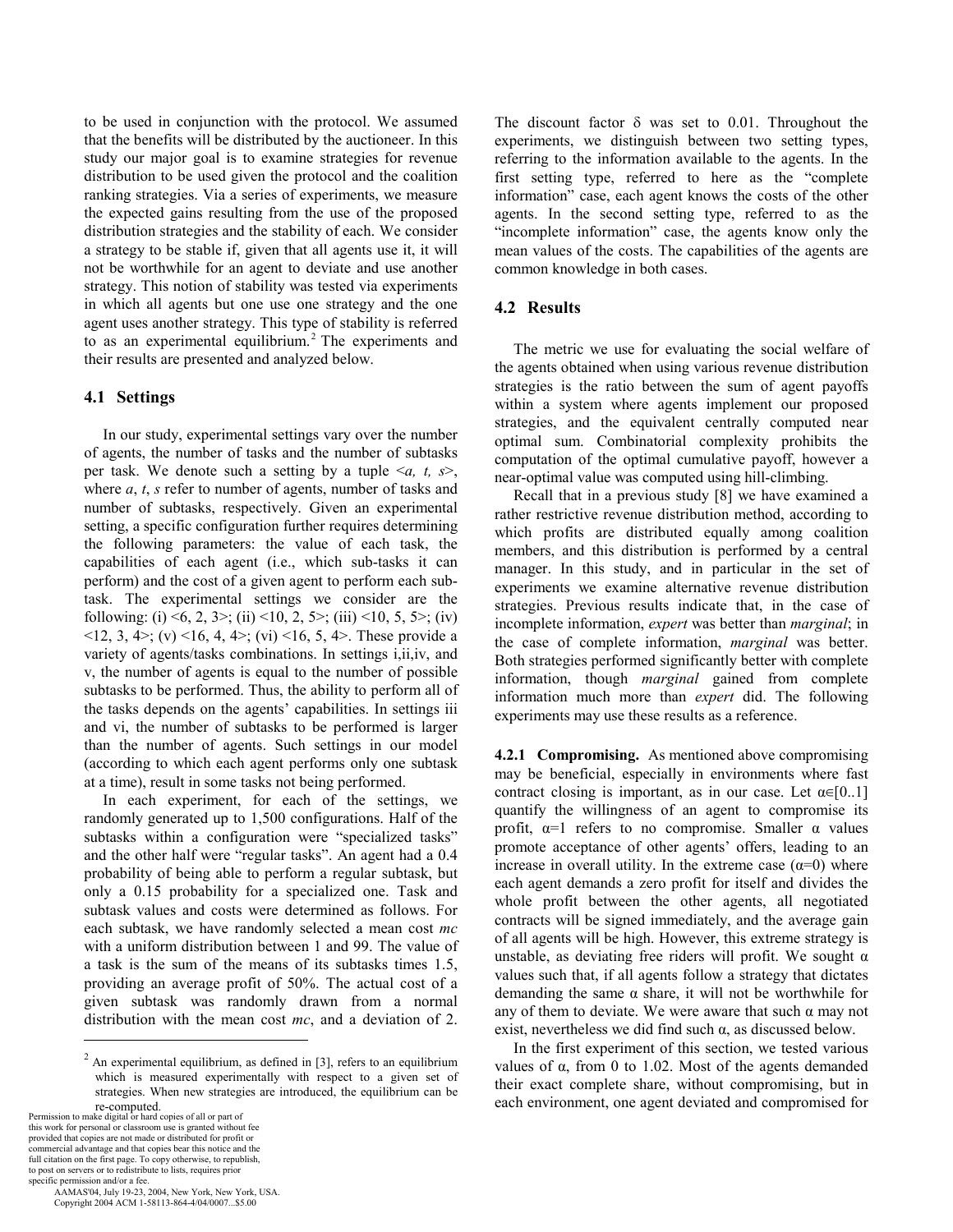α of its share. We calculated the average utility of all agents, versus the utility of the one deviating agent. We used the strategies according to their superiority: *expert* for incomplete information and *marginal* for complete information. We computed an average of 1500 runs.



**Figure 1. Compromise is beneficial**

Figure 1 shows the ratio between the utility of the deviating agent and the average utility of all other agents. Clearly, a small compromise increases the profit of the compromising agent. The peak for incomplete information is at  $\alpha$ =0.8. For the complete information the peak is at  $\alpha$ =0.9, but the difference between the profits for  $\alpha$ =0.8 and  $\alpha$ =0.9 is not significant. When an agent demands more than its rightful share, as for  $\alpha=1.02$ , it inflicts a sharp decrease on its profits. Note that although compromise increases the gains for both complete and incomplete information, the gains for incomplete information are more significant. This is also apparent in Figures 2 and 3.

Based on the  $\alpha$  results above, we studied the marginal and expert strategies subject to compromise where  $\alpha=0.8$ . We compared two homogenous environments, one where all agents implement  $\alpha=0.8$ , and one where all agents implement  $\alpha=1$ . In each, we experimented with both marginal and expert, with incomplete and complete information. We expected the overall utility for  $\alpha=0.8$  to be larger than for  $\alpha=1$ .



#### **Figure 2. Incomplete info. Figure 3. Complete info.**

As Figure 2 shows, with incomplete information, compromising for 0.8 of the expected payoff led to a significant increase in agents' average gain (t-test, p<0.001). Interestingly, the compromise nullified the advantage of *expert* over *marginal* in the incomplete information case. When the agents compromise, contracts

this work for personal or classroom use is granted without fee provided that copies are not made or distributed for profit or commercial advantage and that copies bear this notice and the full citation on the first page. To copy otherwise, to republish, to post on servers or to redistribute to lists, requires prior specific permission and/or a fee.

 AAMAS'04, July 19-23, 2004, New York, New York, USA. Copyright 2004 ACM 1-58113-864-4/04/0007...\$5.00

are signed faster than when they do not. This reduces the effectiveness of *expert*'s ability of resolving conflicts, and therefore *marginal* yielded gains similar to *expert'*s gains*.* In the complete information case (Figure 3), compromising did not increase *marginal*'s gains. It did increase the gains of *expert*, however these were still lower than those of *marginal*.

Experiments not presented here because of space limitation show that deviating from  $\alpha=1$  to  $\alpha=0.8$  is significantly profitable (t-test, p<0.001). Similar experiments with several  $\alpha$  values have shown, in both incomplete and complete information cases, that deviating from  $\alpha=0.8$  was not beneficial, hence the  $\alpha=0.8$ compromise is a dominant strategy. Furthermore, when using compromise distribution, *marginal* becomes the stable strategy for the case of incomplete information too.

**4.2.2 Proportional revenue distribution.** We studied the effect of using *proportional*, compared to *equal.* We hypothesized that *equal* would give a higher overall utility, because it will better match the agents' expectations of their share.

The results of experiments not presented here show that the overall profit is slightly higher when using *equal* with compromise (α=0.8) than when using *proportional*. In additional experiments deviation was examined. The results (Figure 4) show that deviation from *equal* to *proportional* was not worthwhile (t-test, incomplete info.:  $p=0.004$ , complete info.: p=0.04). However, deviating from *proportional* to *equal* was beneficial (t-test, incomplete: p<0.001, complete: p=0.009); in that context, *proportional* is not stable, while *equal* is.





**Figure 6: Deviation kernel/equal, equal/kernel** 

**4.2.3 Kernel allocation and stability testing.** Above, we Permission to make digital or hard copies of all or part of **Examined** stability by allowing some agents to deviate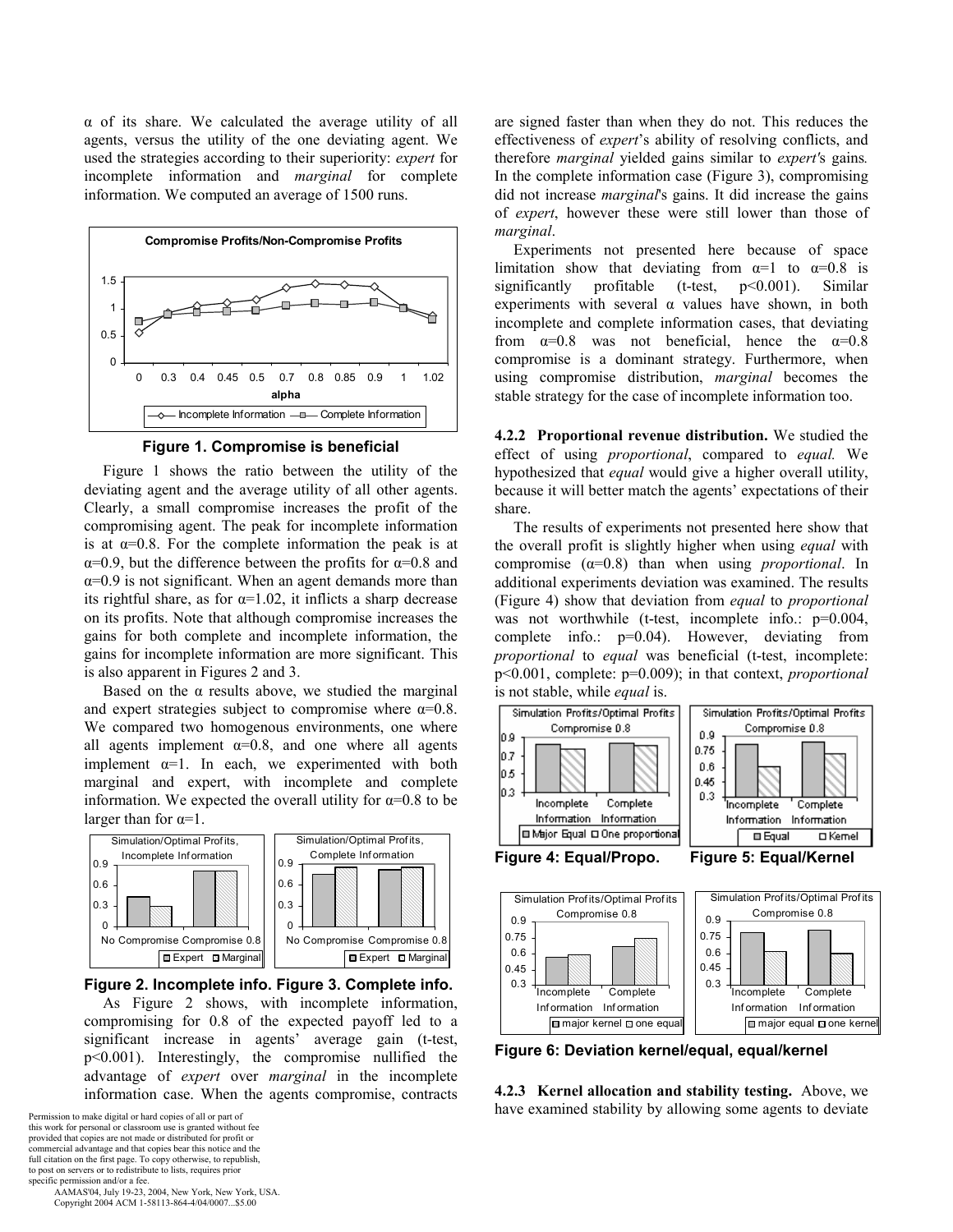from the majority strategy, checking whether they gained or lost by deviating. This method of stability testing only compares a selected strategy with some other selected ones. However, there might be other, not considered strategy, which performs better than the examined ones. To overcome this, a game-theoretic method for computing equilibrium  $-$  the Kernel  $-$  is used. In the following experiments, we compare *kernel* to *equal*, focusing on the overall utility and the average demand function.

In the first set of experiments, we compared *equal* and *kernel*; in both cases *marginal* was used for coalition selection. We conducted the experiments for both  $\alpha=1$  and α=0.8 (compromise). Here, compromise affected both *equal* and *kernel*. The Kernel tends to divide revenues unevenly; very often, a weak agent may be offered a zero payoff. Because with *equal* the agents' expectations match the offers that they get better than with *kernel,* we expected that more contracts will be signed and that the overall profits will be higher with *equal.* 

The results (for compromise, seen in Figure 5) confirm our hypothesis. In most cases, the *kernel* average payoff was substantially lesser than the *equal* payoff (t-test, p<0.001). Stability in the coalition decomposition sense, measured by means of average demand, was expected to be better (i.e., have lower values) for *kernel* than it would for *equal*. We have computed the average demand function of some homogenous environments, and the results are listed in Table 1. As expected, the *kernel* was found more stable than both *equal* and *proportional*, as its average demand was significantly lower than the average demand of the others. We can also observe that *equal* is more stable than *proportional*, and that environments where all agent compromise are the least stable*.* 

| Information:                 | Incomplete | Complete |
|------------------------------|------------|----------|
| Equal                        | 4.34       | 4.86     |
| Proportional                 | 533        | 5 47     |
| Kernel                       |            |          |
| Equal 0.8 Compromise         | 5.12       |          |
| Kernel 0.8 Compromise        | 2.14       |          |
| Equal with Adaptation        | 4.46       | 4.84     |
| Proportional with Adaptation |            | 44       |

**Table 1. Average demand:** *kernel* **the most stable** 

We then tested the revenue distribution strategies in heterogeneous environments, where agents deviate from the majority method. We used the dominant  $\alpha$ =0.8, and studied deviation from *equal* to *kernel* and vice versa. Similar experiments were conducted with no compromise, yet the results were comparable.

Figure 6-right shows that deviating from *equal* to *kernel* is not profitable (t-test, p<0.001). This result was not surprising. However, the results of the experiment depicted in Figure 6-left might require some explanations: we see that even if all agents are using *kernel*, it is worthwhile for one agent to deviate and use *equal* (t-test, p<0.001). This seems unexpected, since the kernel aims at creating a stable state; but it is not, given the notion of stability that we used.

The *kernel* ensures stability of coalitions that were formed,<br>Permission to make digital or hard copies of all or part of<br>this work for personal or classroom use is granted without free<br>provided that copies are not made o commercial advantage and that copies bear this notice and the full citation on the first page. To copy otherwise, to republish, to post on servers or to redistribute to lists, requires prior specific permission and/or a fee.

 AAMAS'04, July 19-23, 2004, New York, New York, USA. Copyright 2004 ACM 1-58113-864-4/04/0007...\$5.00

such that breaking a coalition will not be profitable; with our protocol, this is unnecessary, as the protocol enforces the stability of formed coalitions. The kernel method might have an important role if the protocol would allow coalitions decomposition.

# **5. Related Work**

Game theory provides various stability concepts for determining distribution of coalition values (see, e.g., [5]) but usually does not consider situations where there is incomplete information about coalition values. There are only few attempts to generalize the stability concepts of coalition formation, such as the core, for situations of asymmetric information [16], [8]. Additionally, game theory does not provide algorithms that agents can use to form coalitions and to reach an agreement on value distribution. Thus, given a specific negotiation protocol for coalition formation, a game theoretic stability concept does not necessarily provide stable strategies. We demonstrated this problem by implementing a revenue distribution strategy based on the Kernel [1], for which we have shown via experiments, that deviation to equal distribution with compromise is beneficial.

Many group formation algorithms for cooperative environments were suggested  $(e.g., [14],[4])$ . The revenue division is not important in such settings. Agents may have different views on the environment and tasks, and thus need to compromise in reaching a coalition formation agreement. However, since they try to maximize social welfare, they simply follow system-imposed strategies, with no attempt to deviate. In [17] the problem of coalition formation is addressed for self-interested agents, but in superadditive environments. In [13], solutions were proposed for nonsuperadditive environments where the value distribution is based on the Kernel. However the value of each coalition is known and the stability of the overall strategies was not considered. Sandholm and Lesser [12] present a coalition formation model for bounded-rational agents and a general classification of coalition games. As in [12] we also allow for varying coalitional values, however we provide the agents with strategies that could be computed in polynomial time. We assume that time is costly, and that agents take the coalition formation time into consideration when deciding on whether to join a coalition. We focus on the stability of the proposed strategies, while Sandholm and Lesser focus on the agents' social welfare. Sandholm et al. [11] discuss the problem of identifying coalition structure that maximizes the sum of the values of coalitions. They neither discuss coalition value distribution nor the stability of forming such coalitions. Griffiths and Luck [2] introduced the notion of clans, a group of agents that share similar objectives, and treat each other favorably when making decision about cooperation. They described mechanisms to